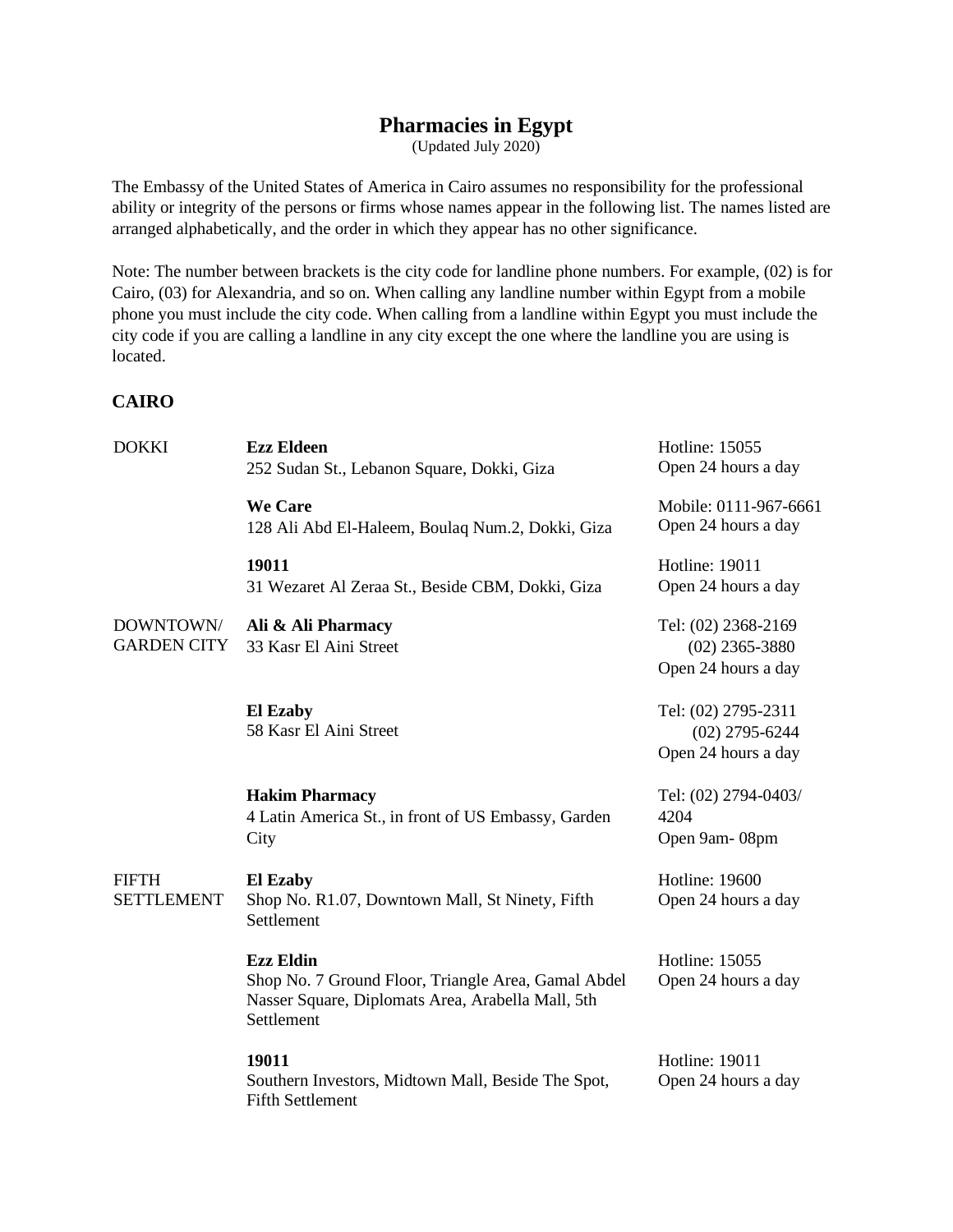| <b>HARAM</b>      | <b>El Ezaby</b><br>195 Haram Street, El Haram, Giza                                                              | Hotline: 19600<br>Open 24 hours a day                          |
|-------------------|------------------------------------------------------------------------------------------------------------------|----------------------------------------------------------------|
|                   | El Gamaa El Arabia<br>7 St Gameat Al Dewal Al Arabeya, Gazirat Mit Oqbah,<br>Giza                                | Tel: (02) 3337-2154<br>Open 10am - 12am                        |
|                   | <b>Ezz Eldeen</b><br>300 Haram St., Montaser Buildings, Talbia, Haram,<br>Giza, Near Vodafone & Radio Shack      | Hotline: 15055<br>Open 24 hours a day                          |
| <b>HELIOPOLIS</b> | Dr Mohamed El Kadi<br>28 Abdel Azeem Ashmawy St., Heliopolis                                                     | Tel: (02) 2417-2040<br>Mobile: 0111-139-9482<br>Open 10am-12am |
|                   | <b>El Ezaby</b><br>9 El Koba St., Roxy, Heliopolis                                                               | Hotline: 19600<br>Open 24 hours a day                          |
|                   | <b>Ezz Eldeen</b><br>34 A El Hegaz St., beside Misr El Gadida District<br>Presidency, Al Mahkama Sq., Heliopolis | Hotline: 15055<br>Open 24 hours a day                          |
|                   | <b>Seif</b><br>20 Othman Ibn Affan, El-Bostan, Heliopolis                                                        | Hotline: 19199<br>Open 24 hours a day                          |
|                   | <b>Zikry</b><br>53, Rabaa Investment Buildings- El-Nozha St                                                      | Hotline: 19029<br>Open 9am - 1am                               |
| <b>IMBABA</b>     | Dr. Moataz Mohamed Pharmacy<br>Extent of Al Eatmad, Warraq Al Arab, El Warraq, Giza                              | Tel: (02) 3317-1523<br>Open $12$ pm $-12$ am<br>No delivery    |
|                   | <b>El Ezaby</b><br>Madinat Alamal Elmatar, Giza                                                                  | Hotline: 19600<br>Open 24 hours a day                          |
|                   | <b>Ezz Eldeen</b><br>51 St El Kawmeya El Arabyia Waraa El Arab                                                   | <b>Hotline: 15055</b><br>Open 24 hours a day                   |
|                   | 19011<br>116 Talaat Harb St, Imbaba, Giza<br>In front of El Prince Restaurant                                    | Hotline: 19011<br>Open 24 hours a day                          |
| MAADI             | <b>Amina Pharmacy</b><br>Zahara El Maadi (near the bakery Maghbez)                                               | Tel: (02) 2516-3661<br>Open 8am-3am                            |
|                   | <b>Anise Pharmacy</b><br>94 Road 9, Maadi                                                                        | Tel: (02) 2380-1005<br>$(02)$ 2750-7200<br>Open 8am - 12am     |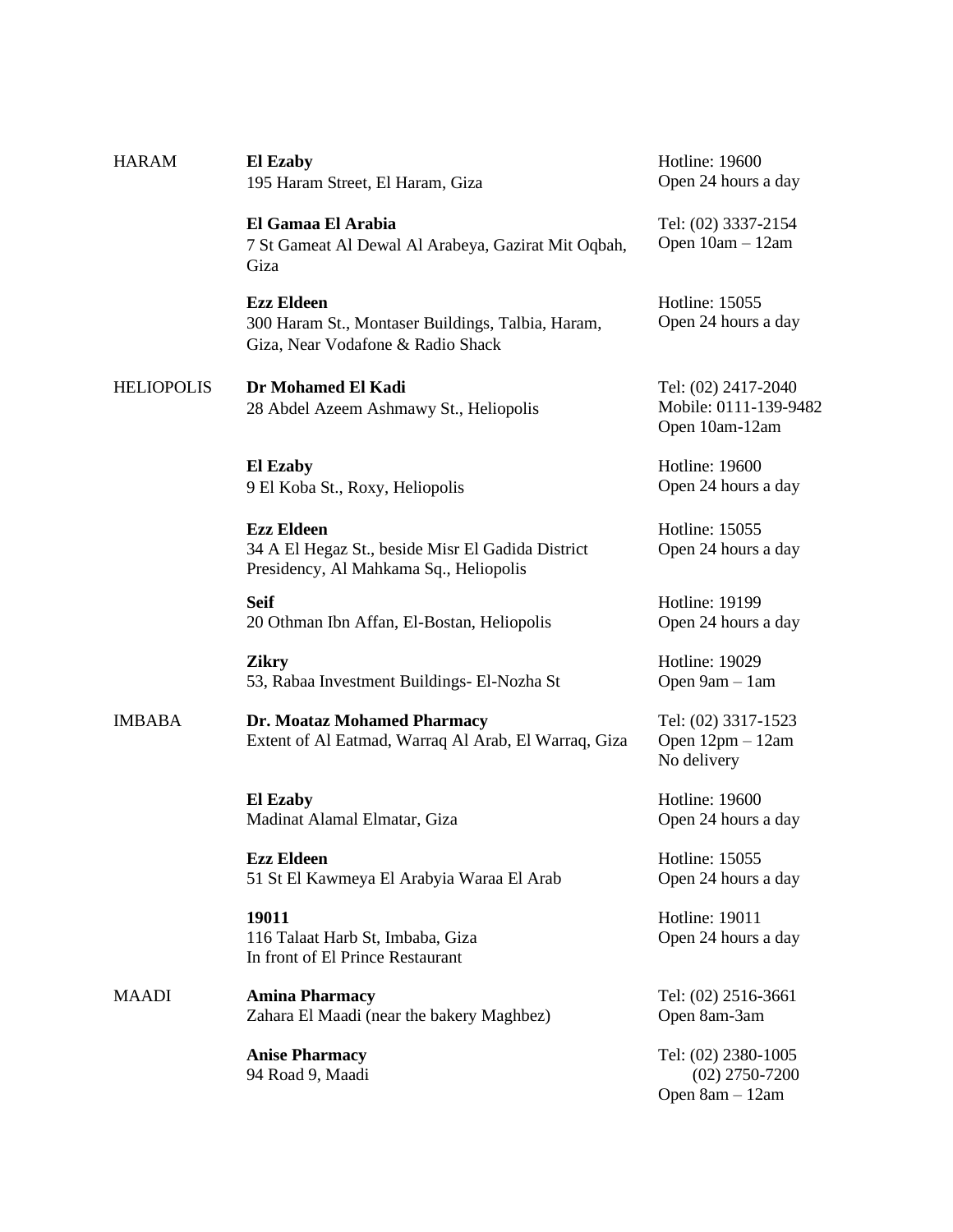|                   | As Salam Int'l Hospital Pharmacy<br>Corniche El Nile, Maadi                                                | Hotline: 19885<br>Open 24 hours a day                                              |
|-------------------|------------------------------------------------------------------------------------------------------------|------------------------------------------------------------------------------------|
|                   | <b>El Ezaby</b><br>El Gazayer Square, New Maadi                                                            | Hotline: 19600<br>Open 24 hours a day                                              |
|                   | <b>Europe Pharmacy</b><br>1A Road 255, New Maadi (behind Maadi Grand Mall)                                 | Tel: (02) 2519-5688<br>$(02)$ 2519-5451<br>$(02)$ 2521-5040<br>Open 24 hours a day |
|                   | <b>Haitham Pharmacy</b><br>Maadi Grand Mall                                                                | Tel: (02) 2519-5416<br>Open $8am - 11pm$                                           |
|                   | <b>Hindam Pharmacy</b><br>9 Mahatta Square, Maadi (in Maadi Palace Bldg below<br>Gold's Gym)               | Tel: (02) 2359-5377<br>$(02)$ 2378-1335<br>Open 24 hours a day                     |
|                   | <b>Mostafa Pharmacy</b><br>29 Road 263, New Maadi                                                          | Tel: (02) 2519-2536<br>Open 8am - 12am                                             |
|                   | <b>Sakla Pharmacy</b><br>4/5 El-Laselky St, New Maadi                                                      | Tel: (02) 2519-6192<br>Open 10am - 12am                                            |
|                   | <b>Wagih Mishriki Pharmacy</b><br>81 Road 9, Maadi (Corner Road 9 & 81)                                    | Tel: (02) 2358-3333<br>Open 9:30am -10pm                                           |
| <b>MOHANDISEN</b> | <b>El Ezaby</b><br>11 Syria Street, Mohandiseen                                                            | Tel: (02) 3305-1968<br>Open 24 hours a day                                         |
| <b>NASR CITY</b>  | Dr Marwa Alaa<br>18 Osman Abdel Hafez, Nasr City                                                           | Tel: (02) 2404-7293<br>Mobile: 0112-111-9984<br>Open 10am to 12am                  |
|                   | <b>El Ezaby</b><br>42 Mostafa El Nahhas St, Nasr City, Mostafa El Nahas                                    | Hotline: 19600<br>Open 24 hours a day                                              |
|                   | <b>Ezz Eldeen</b><br>Ahmed El Zomor St, El Yasmin Building, Plot 11, Block<br>21, 10th District, Nasr City | Hotline: 15055<br>Open 24 hours a day                                              |
|                   | <b>Seif</b><br>El-Nasr Rd, Al Manteqah as Sadesah, Nasr City                                               | Hotline: 19199<br>Open 24 hours a day                                              |
|                   | <b>Zikry</b><br>16 Emad El-Deen Kamel St From Abbas El-Akkad St.                                           | Hotline: 19029<br>Open 9am - 1am                                                   |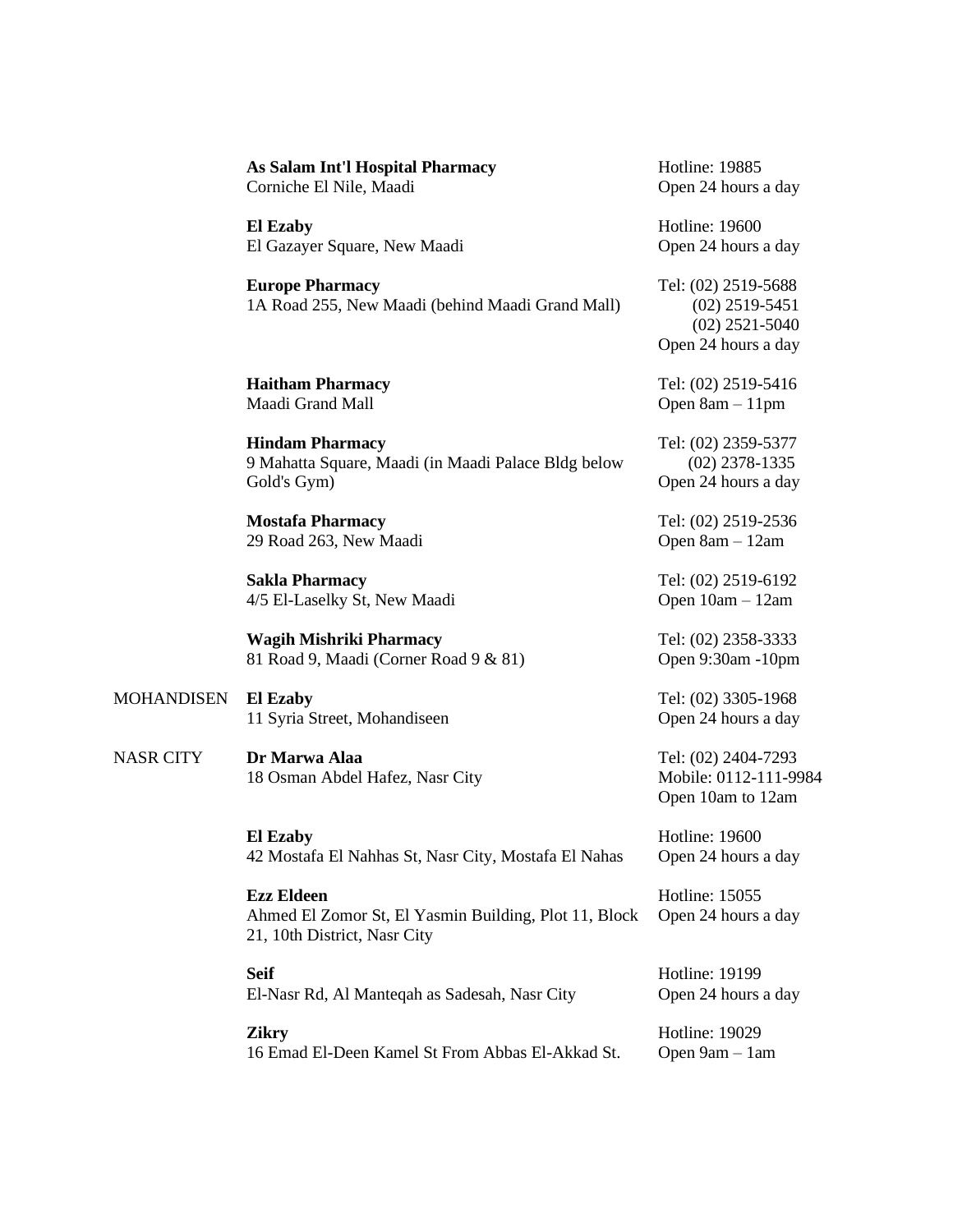| <b>SHEIKH</b><br><b>ZAYED</b> | <b>Bloom</b><br>Shop 3, B6, Capital Promenade, Capital Business Park<br>Sheikh Zayed, Giza                   | Mobile: 0100-132-7727<br>Open $9am - 11:30pm$ |
|-------------------------------|--------------------------------------------------------------------------------------------------------------|-----------------------------------------------|
|                               | Dr. Ahmed Omar<br>12200, St 12, Shiekh Zayed, Giza                                                           | Mobile: 0102-499-9550<br>Open 10am - 3am      |
|                               | <b>El Ezaby</b><br>El-Bostan Arkan Mall, Shop 26, Ground floor, Sheikh<br>Zayed, Giza, 12588                 | Hotline: 19600<br>Open 24 hours a day         |
|                               | 19011<br>26th of July Axis, Twin Tower Medical Center, Shop 27,<br>Beside Chevrolet, Sheikh Zayed City, Giza | Hotline: 19011<br>Open 24 hours a day         |
| <b>SIX OCTOBER</b>            | <b>El Ezaby</b><br>283 7th District, behind the 6 October University                                         | Hotline: 19600<br>Open 24 hours a day         |
|                               | <b>Ezz Eldeen</b><br>2nd Neighbourhood, 7th District, 6th of October, Shop<br>No 15. Heba Zanaty Pharmacies  | Hotline: 15055<br>Open 24 hours a day         |
|                               | <b>Seif</b><br>Dolphin Mall                                                                                  | Hotline: 19199<br>Open 24 hours a day         |
|                               | <b>Well Care</b><br>District 1 Mowgawra 5 El Doha Center, 6th of October<br>City, Giza                       | Mobile: 0112-196-6669<br>Open 10am - 12am     |
| <b>ZAMALEK</b>                | <b>El Ezaby</b><br>46 Bahgat Ali Street                                                                      | Tel: (02) 2737-6739<br>Open 24 hours a day    |
|                               | <b>Mondial Pharmacy</b><br>2 Ahmed Hishmat St                                                                | Tel: (02) 2738-3453<br>Open 10am - 8pm        |

# **ALEXANDRIA**

| <b>Elbarawy</b>                                                | Hotline: 16168      |
|----------------------------------------------------------------|---------------------|
| 3 Farid Bek, Abu an Nawatir, Sidi Gaber, Alexandria            | Open 24 hours a day |
| El Ezaby                                                       | Hotline: 19600      |
| 15 Syria, St, First Al Raml, Alexandria, 21529                 | Open 24 hours a day |
| <b>Seif</b>                                                    | Tel: (03) 426 0183  |
| El Shaheed Mahmoud Shaker Abdel Moneim St, Semouha, Sidi Gaber | Open 24 hours a day |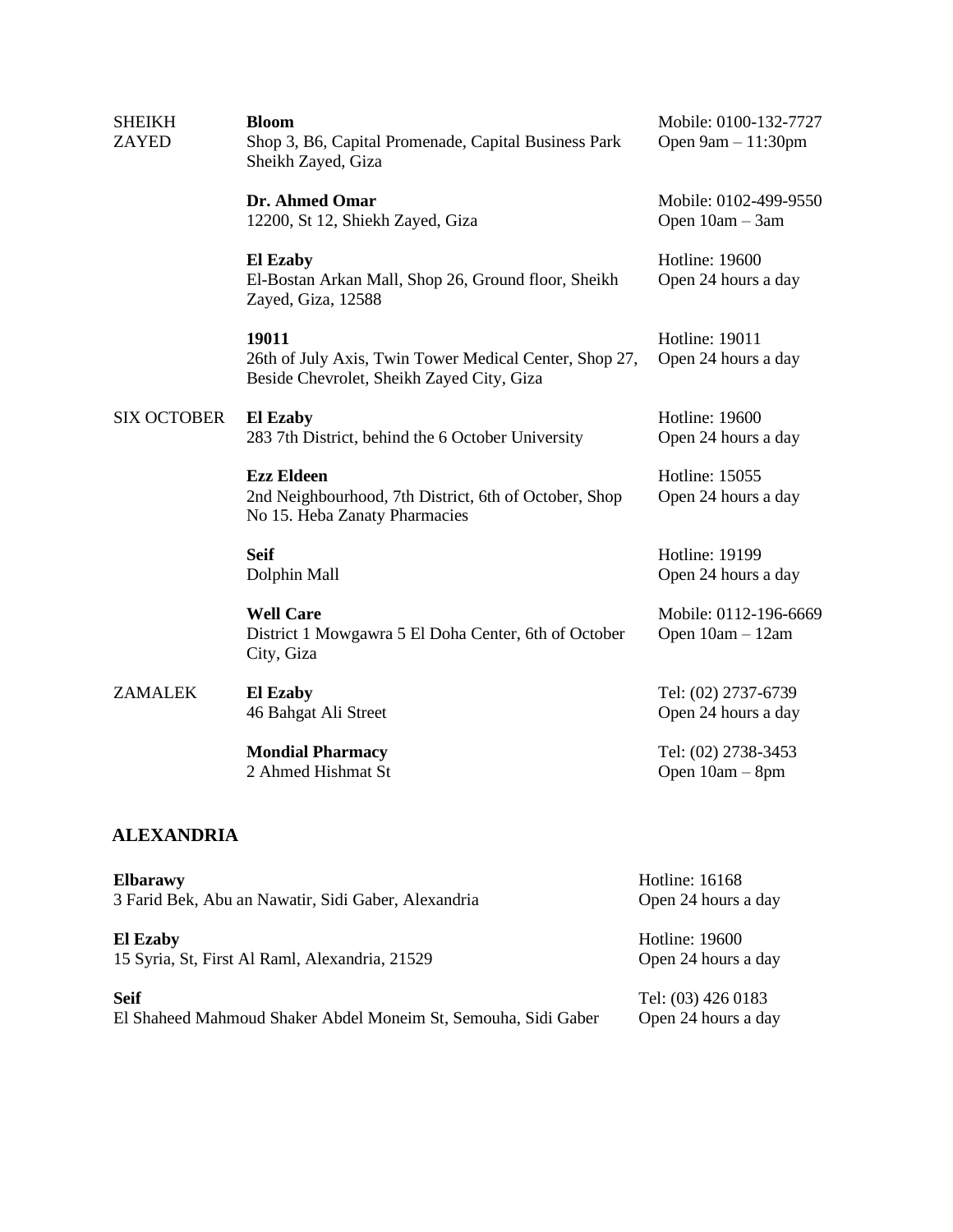## **ASWAN**

**Ayman** Elsadat, Alradwan St beside Alradwan Mosque

**Dr. Rania Mancy** Elmadina El Senaaya Elkadema beside Halaaet El Samak (the fish market) and Fares Makka shop

**El Ezaby** Etisalat, Corniche St, near Chamber of Commerce Building, Aswan

**19011** Al Shareaa Al Gadid, toward Masjed Altabyah, Aswan

## **HURGHADA**

**Ayman Alexan** Qesm Hurghada, Sekallah, end of Mdaress St, Hurghada, 84511

**Dr. Mina Mamdouh** Elpasha St perpendicular to Sheraton Rd, Hurghada

**Magdy** Mohamed Said St beside Tiger stores near Metro Market, Hurghada, 84511

**Old Town** Sahl Hasheesh, Hurghada

**19011** Nasr St, in front of Al Salam St, & Al-Dawa Gas Station, Dahar, Hurghada

#### **LUXOR**

**Bassam** Khaled Ibn Al Walid, Gazirat Al Awameyah, Luxor

**El Ezaby** Television St, Luxor, 85842

**Refat** Television St, Luxor

#### **SHARM EL SHEIKH**

Mobile: 0106-933-3386 Open 8am – 12am

Mobile: 0101-133-3441 Open 8am – 12am

Tel: (097) 246 5282 Hotline: 19600 Open 8am – 2:30am Hotline: 19011 Open 24 hours a day

Mobile: 0122-617-8835 Open 9am – 12am

Mobile: 0122-091-0963 Open 10am – 1am

Mobile: 0112-207-4370 Open 7am – 4am

Mobile: 0121-091-2371 Open 9am – 12am

Hotline: 19011 Open 24 hours a day

Mobile: 0128-135-2878 Open 9am – 11pm

Tel: (095) 227 5396 Hotline: 19600 Open 8am – 2:30am Tel: (095) 227 6495 Open 10am – 8pm